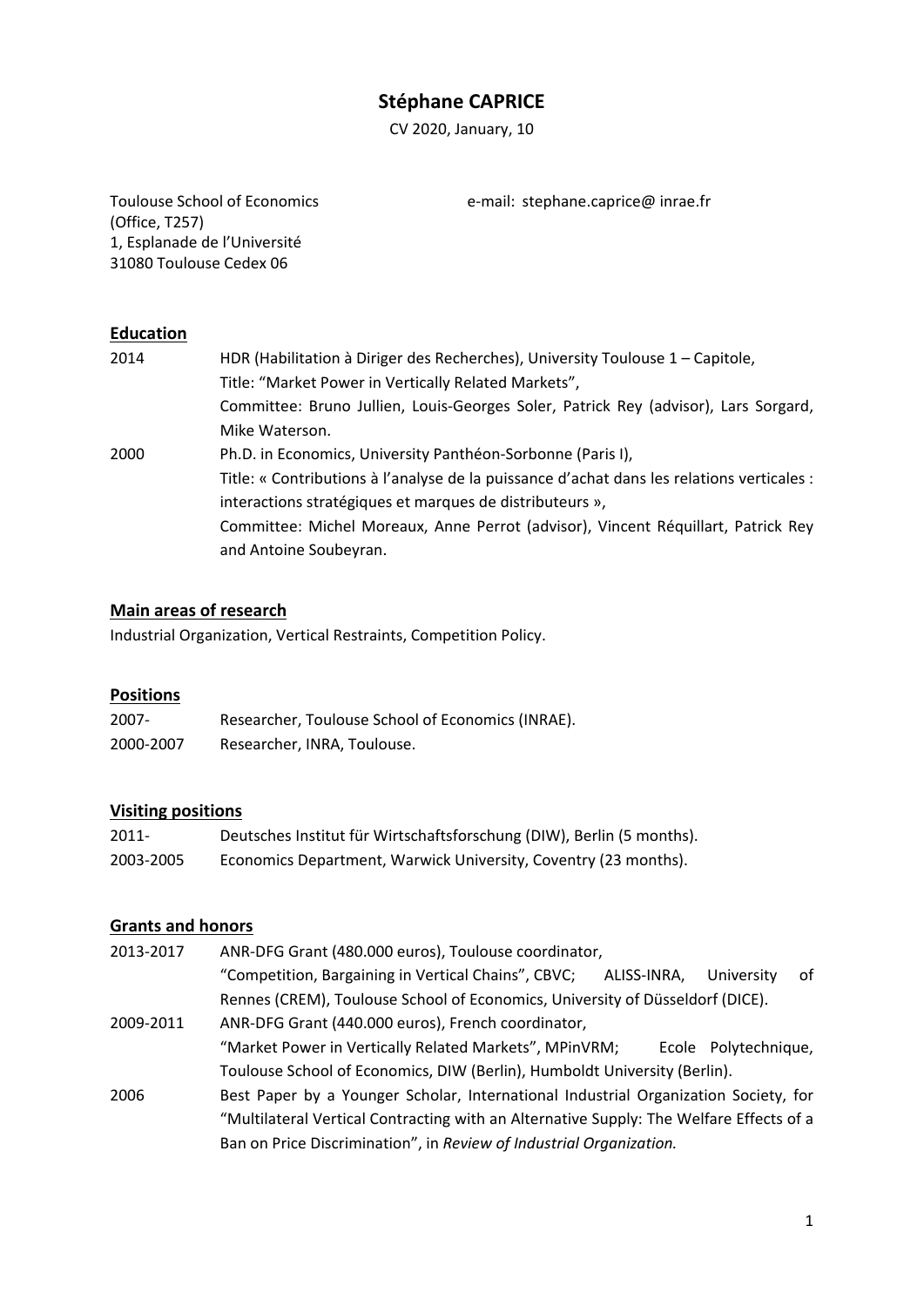## **Research**

## **Publications**

‐ "Negative market value and loss leading", with Shiva Shekhar, *Economics Bulletin*, 2019, 39(1), 94‐ 103.

‐ "Collusion et possibilité d'entrée en aval dans une industrie verticalement intégrée", with Eric Avenel, *Revue Economique*, 2018, 69(1), 5‐28 ; English version, "Collusion and downstream entry in a vertically integrated industry", available on Cairn.Info (International edition).

‐ "Private Label Positioning and Product Line", *Frontiers of Economics in China*, 2017, 12(3), 480‐513.

‐ "Buyer Power from Joint Listing Decision", with Patrick Rey, *Economic Journal*, 2015, 125(589), 1677‐1704.

‐ "One‐stop Shopping as a Cause of Slotting Fees: A Rent‐Shifting Mechanism", with V. von Schlippenbach, *Journal of Economics & Management Strategy*, 2013, 22(3), 468‐487.

‐ "Competition Policy in a Concentrated and Globalized Retail Industry", with V. von Schlippenbach, *Applied Economics Quarterly*, 2008, 54(3), 183‐202.

‐ "Is competition or collusion in the product market relevant for labour market?", with F. Berges‐ Sennou, *Louvain Economic Review*, 2008, 74(3), 273‐298.

‐ "Upstream market power and product line differentiation in retailing" with E. Avenel, *International Journal of Industrial Organization*, 2006, 24(2), 319‐324.

‐ "Multilateral vertical contracting with an alternative supply: The welfare effects of a ban on price discrimination", *Review of Industrial Organization*, 2006, 28(1), 63‐80.

‐ "Incentive to encourage downstream competition under bilateral oligopoly", *Economics bulletin*, 2005, 12(9), 1‐5.

‐ "Le rôle de la formation continue sur la mobilité professionnelle : quelle différenciation spatiale ?", with E. Cahuzac and C. Detang‐Dessendre, *Formation‐Emploi*, 2005, 89, 47‐63.

‐ "Fidélité à la marque, fidélité à l'enseigne : une analyse des rapports de force entre producteurs et distributeurs", *Economie Rurale*, 2004, 283‐284, 3‐15.

‐ "Relations verticales entre producteurs et distributeurs : puissance d'achat et marques de distributeurs", with F. Berges‐Sennou, *Economie Rurale*, 2003, 277‐278, 192‐205.

‐ "Les relations verticales", with J. Philippe, in "Concurrence et réglementation", Ed. A. Perrot, Economica, *Collection Economie et Statistique Avancées*, 1997.

#### **Working papers and works in progress**

‐ "On the countervailing power of large retailers when shopping costs matter", with Shiva Shekhar, TSE, WP 17‐771, 2017.

‐ "Supplier Fixed costs and Retail Market Monopolization", with Vanessa von Schlippenbach and Christian Wey, TSE, WP 14‐524, 2014.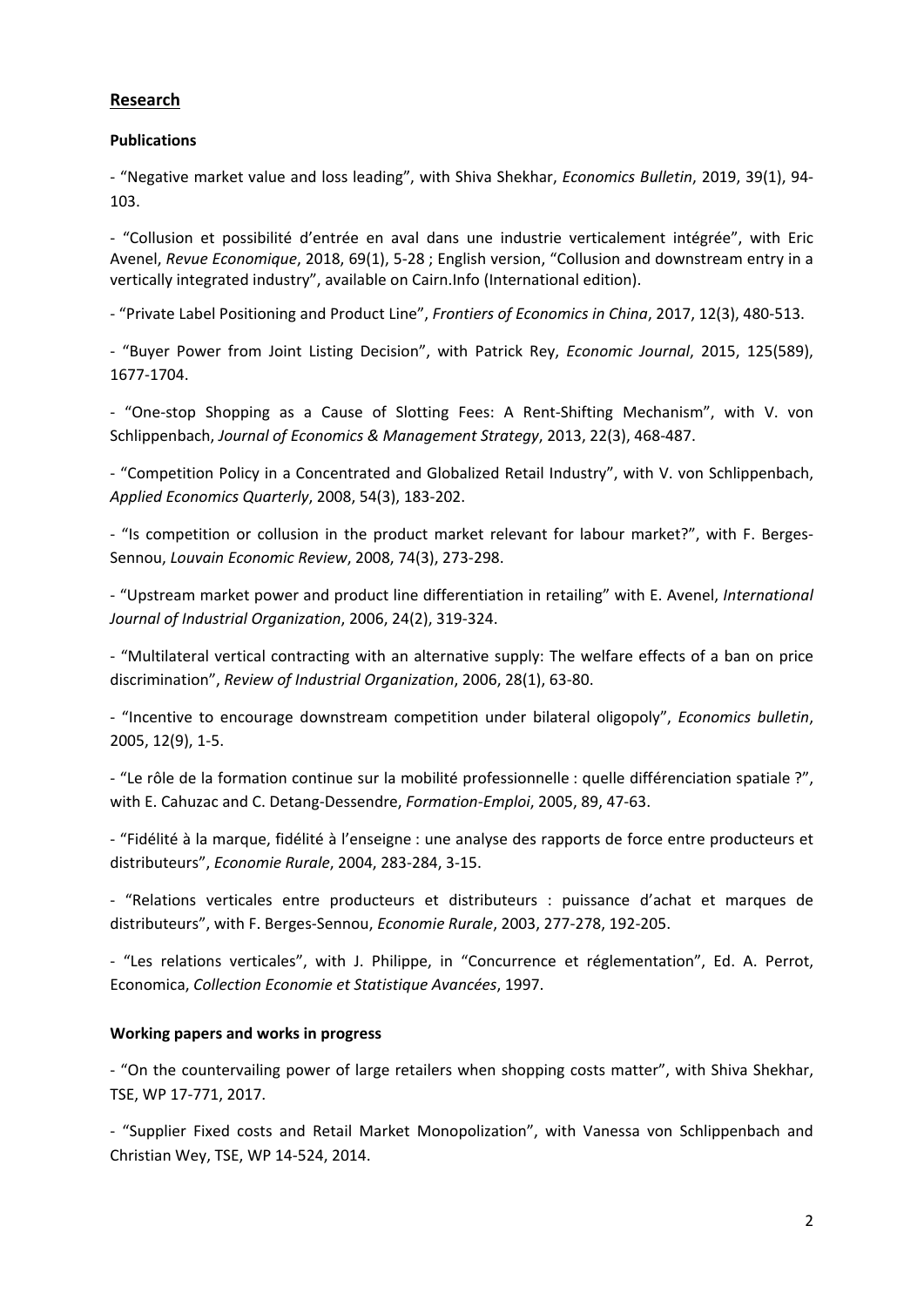‐ "Merger Efficiency and Welfare Implications of Buyer Power", with Ö. Bedre, Discussion Paper, DIW (Deutsches Institut für Wirtschaftsforschung, Berlin), DP 1144, 2011.

‐ "A gatekeeper retailer: good for consumers, bad for rivals", with Ö. Bedre, in progress.

‐ "Non‐linear supply contracts and the effects of size discounts on retail prices", with Ö. Bedre, in progress.

‐ "Buyer mergers and upstream competition", mimeo, 2009.

## **Non‐refereed journal articles and articles in the Press**

‐ "La hausse du seuil de revente à perte, une fausse bonne idée", écrit avec Marie‐Laure Allain et C. Chambolle, Le Monde, Février 2018.

https://www.tse-fr.eu/sites/default/files/medias/2018-02-08-le\_monde\_eco\_entreprise-09\_fev\_18-10000000053559015.pdf

‐ "Définir le prix payé à l'agriculteur à partir du coût de production soulève de grandes difficultés", Le Monde, Novembre 2017.

fr.eu/sites/default/files/medias/\_definir\_le\_prix\_paye\_a\_lagriculteur\_a\_partir\_du\_cout\_de\_production\_soule ve\_de\_grandes\_difficultes\_.pdf

‐ "La loi LME, un cadeau pour les grandes enseignes", L'expansion, n°759, 2011.

‐ "Les relations entre producteurs et distributeurs, une analyse économique et économétrique de mécanismes inflationnistes sur les prix de détail", with C. Bonnet, C. Chambolle and P. Dubois, INRA Sciences Sociales, N°5‐6, 2006.

‐ "L'analyse économique des marques de distributeurs", with F. Bergès‐Sennou, INRA Sciences Sociales, N°3, 2001.

## **Invited Seminars, Conference Presentations (2007‐2019) (and Institutional presentations)**

Workshop on the role of national and international retail alliances in the agricultural and food supply chains, November 2019, organized by the European Commission; Presentation, "A cocktail of "fresh" issues on the role of retail alliances".

4e entretiens de l'Observatoire de la formation des prix et des marges des produits alimentaires, February 2019, organized by FranceAgrimer ; Presentation, "Débat autour du rôle des centrales d'achat dans la distribution, Une analyse de ces rapprochements à l'achat".

"On the countervailing power of large retailers when shopping costs matter",

ASSET, Florence, 2018 Workshop CBVC, DICE, Düsseldorf, 2017 DIW, Berlin, 2017 Competition Policy Conference, BECCLE, Bergen, 2017 IIOC, Boston, 2017 TSE Seminar, Toulouse, 2016.

"Supplier Fixed costs and Retail Market Monopolization" (Previous title, "Ambiguous Effects of Consumer Protection Policies"),

Workshop on "Antitrust and Industrial Organization", Shanghai University, 2016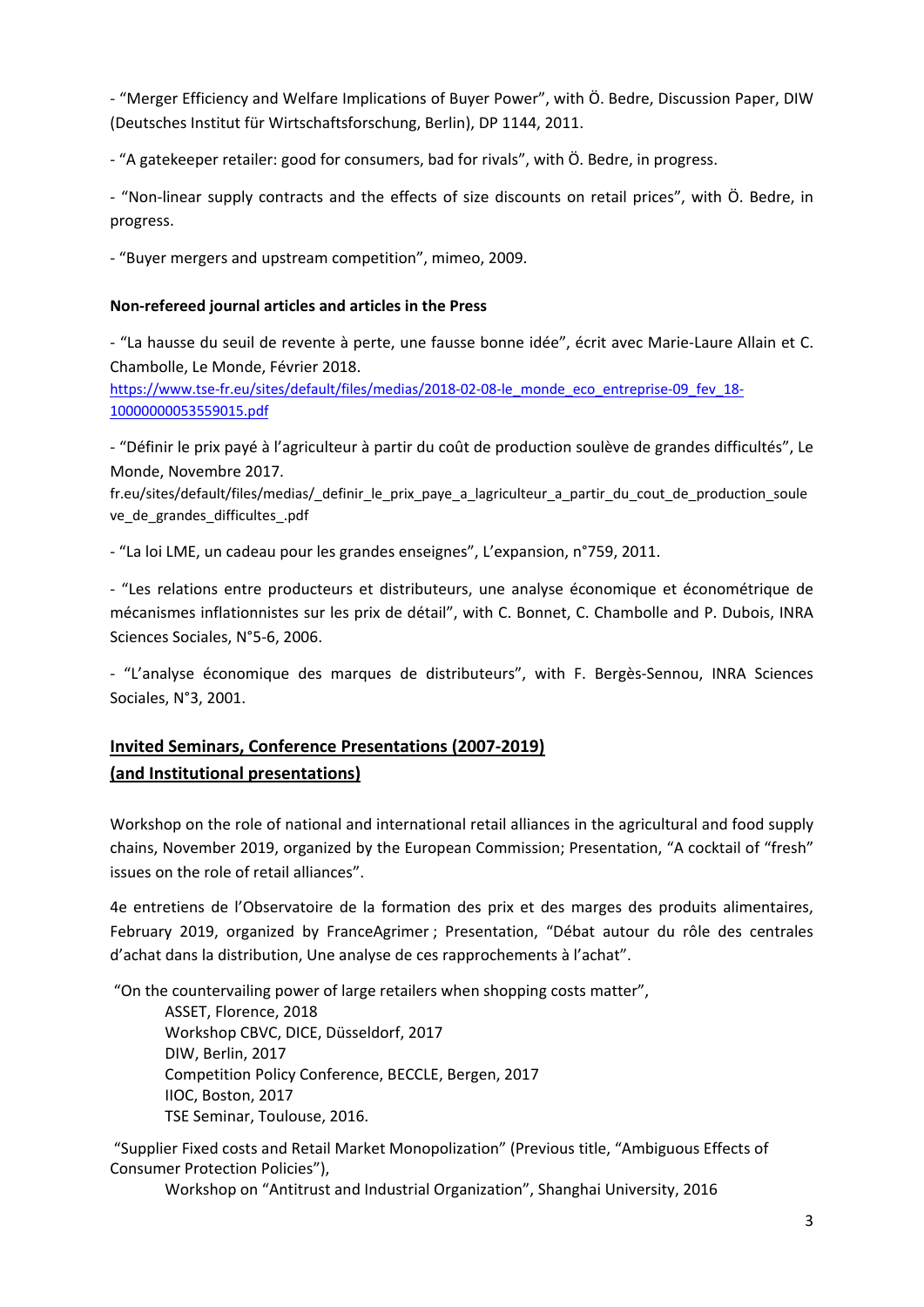Workshop CBVC, Rennes, 2014 Seminar DIW, Berlin, 2014 Workshop OCAD, Toulouse, 2014 Seminar DICE, Düsseldorf, 2014.

"Buyer Power from Joint Listing Decision",

Workshop on Vertical Restraints, BECCLE, Bergen, 2013 Workshop Competition, Bargaining, in Vertical Chains, Düsseldorf, 2013 Transparency of Food Prices (TRANSFOP) conference, Toulouse, 2013 Seminar ALISS, Paris, 2012 Jornadas de Economia Industrial (JEI), Murcia, 2012 Seminar Agricultural Food and Industrial Organization, Toulouse, 2012.

"Collusion and Downstream Entry in a Vertically Integrated Industry", Workshop Revue Economique, Paris, 2015 Competition and Regulation European Summer School and Conf. (CRESSE), Chania, 2012 Seminar ALISS, Paris, 2011.

"Gatekeeper retailer: Bad for competitors, Good for consumers", Workshop Market Power in Vertically Related Markets, Berlin, 2010.

"Consumer Shopping Costs as a Cause of Slotting Fees: A Rent‐Shifting Mechanism", Updated, "One‐Stop Shopping as a Cause of Slotting Fees: A Rent‐Shifting Mechanism", Seminar DIW, Berlin, 2011 Workshop Market Power in Vertically Related Markets, Berlin, 2010 Seminar Antitrust and Economy, University of Minho (NIPE), 2010 Jornadas de Economia Industrial (JEI), Madrid, 2010 Association of Southern European Economic theorists (ASSET), Alicante, 2010.

"Inefficient buyer merger to obtain size discounts",

Updated, "Merger Efficiency and Welfare Implications of Buyer Power" Seminar Information Society and Competition, DIW, Berlin, 2009 Workshop Market Power in Vertically Related Markets, Toulouse, 2009 European Association for Research in Industrial Economics (EARIE), Ljubljana, 2009.

"Non‐linear supply contracts and the effects of size discounts on retail prices", Association of Southern European Economic theorists (ASSET), Bogazici, 2009.

"Buyer mergers and upstream competition",

Seminar Economic Theory, Milan, 2008 Seminar Market Power in Input Markets, Berlin, 2008 Seminar Agriculture and Food Industrial Organization, Toulouse, 2007 Seminar Economic Theory, Alicante, 2007 International Industrial Organization Conference (IIOC), Savannah, 2007 European Association for Research in Industrial Economics (EARIE), Valence, 2007 Association Française de Sciences Economiques (AFSE), Paris, 2007 Seminar Industrial Organization, University of Warwick, 2007.

## **PhD Committee:**

Isabel Teichmann, 2016, "Three topics in agriculture: Private quality standards, marketing channels, and biochar", invited by Pio Baake (DIW, Berlin, Germany).

Borja Mesa Sanchez, 2011, "Essays on Industrial Organization", invited by Joel Sandonis and Ramon Fauli‐Oller (University of Alicante, Spain).